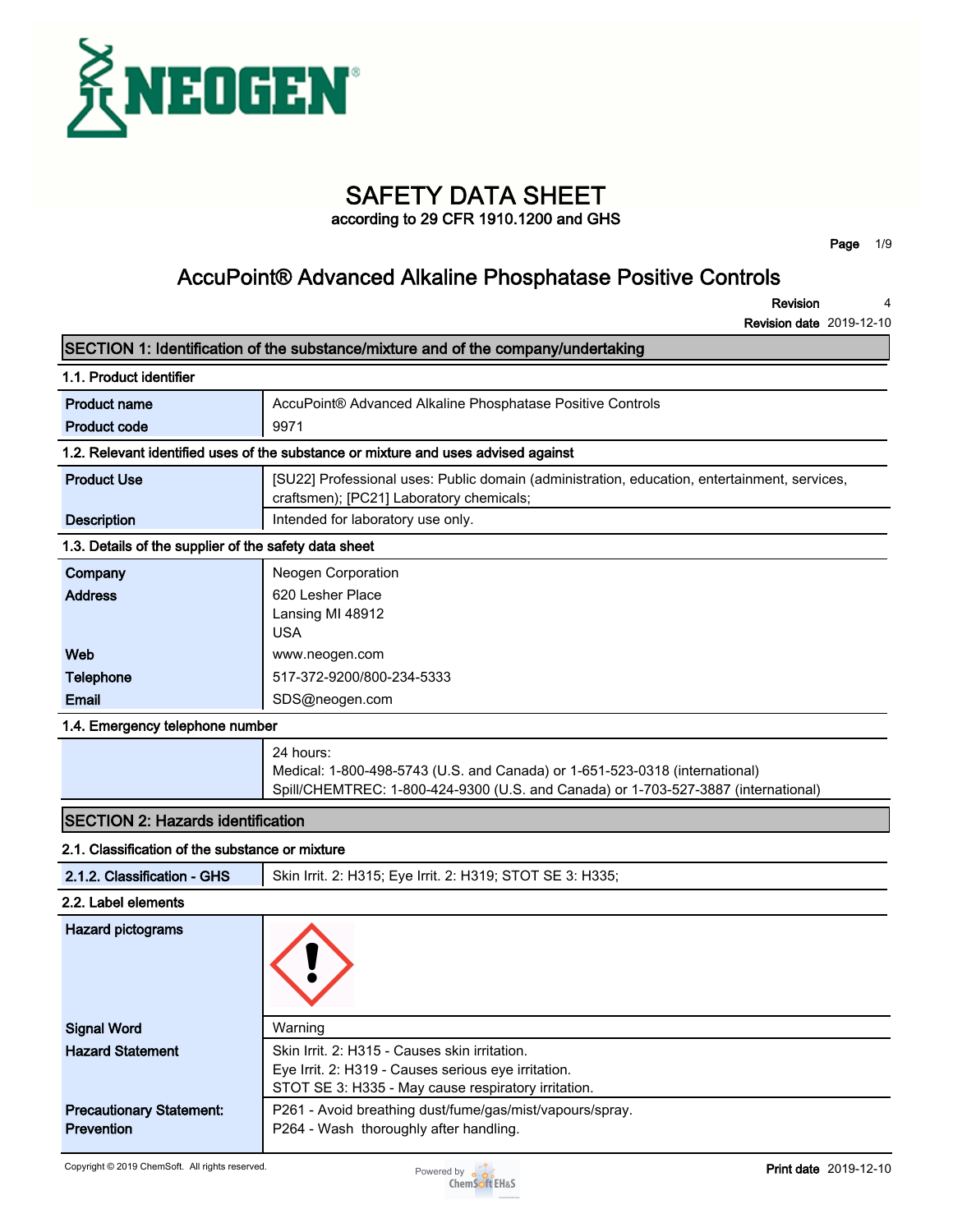**Revision 4**

**Revision date 2019-12-10**

| 2.2. Label elements |
|---------------------|
|---------------------|

|                                 | P271 - Use only outdoors or in a well-ventilated area.                                         |
|---------------------------------|------------------------------------------------------------------------------------------------|
|                                 | P280 - Wear protective gloves/protective clothing/eye protection/face protection.              |
| <b>Precautionary Statement:</b> | P302+P352 - IF ON SKIN: Wash with plenty of water/.                                            |
| Response                        | P304+P340 - IF INHALED: Remove person to fresh air and keep comfortable for breathing.         |
|                                 | P305+P351+P338 - IF IN EYES: Rinse cautiously with water for several minutes. Remove contact   |
|                                 | lenses, if present and easy to do. Continue rinsing.                                           |
|                                 | P312 - Call a POISON CENTER/doctor/ /if you feel unwell.                                       |
| <b>Precautionary Statement:</b> | P403+P233 - Store in a well-ventilated place. Keep container tightly closed.                   |
| Storage                         |                                                                                                |
| <b>Precautionary Statement:</b> | P501 - Dispose of contents/container to an approved waste disposal facility in accordance with |
| <b>Disposal</b>                 | local and national regulations.                                                                |
| 2.3. Other hazards              |                                                                                                |
|                                 |                                                                                                |

| Other<br>na.<br><b>CONTRACTOR</b> | ' concentrations in air.<br>ำbustible<br>∴or<br>combustible<br>dusts<br>Mav<br>⊤dust<br>TOrm |
|-----------------------------------|----------------------------------------------------------------------------------------------|
|                                   |                                                                                              |

### **SECTION 3: Composition/information on ingredients**

#### **3.2. Mixtures**

#### **EC 1272/2008**

| <b>Chemical Name</b>            | Index No. | CAS No.       | EC No.    | <b>REACH Registration</b><br><b>Number</b> | Conc.<br>$($ %w/w $)$ | Classification                                                                             |
|---------------------------------|-----------|---------------|-----------|--------------------------------------------|-----------------------|--------------------------------------------------------------------------------------------|
| Sucrose                         |           | $57 - 50 - 1$ | 200-334-9 |                                            | 70 - 80%              |                                                                                            |
| Tris(hydroxymethyl)aminomethane |           | 77-86-1       | 201-064-4 |                                            |                       | 10 - 20% Skin Irrit. 2: H315; Eye Irrit. 2:<br>H319: STOT SE 3: H335:                      |
| Magnesium nitrate               |           | 10377-60-3    | 233-826-7 |                                            |                       | 0 - 0.5% Ox. Sol. 2: H272; Skin Irrit. 2:<br>H315; Eye Irrit. 2: H319;<br>STOT SE 3: H335: |

#### **Description**

### **Further information**

**Full text of Hazard Statements listed in this Section is provided in Section 16.**

### **SECTION 4: First aid measures**

### **4.1. Description of first aid measures**

| Inhalation          | Move the exposed person to fresh air. If breathing is difficult give oxygen. If breathing stops,<br>provide artificial respiration. Seek medical attention if irritation or symptoms persist.                             |
|---------------------|---------------------------------------------------------------------------------------------------------------------------------------------------------------------------------------------------------------------------|
| Eye contact         | Rinse immediately with plenty of water. Contact lenses should be removed. Seek medical attention<br>if irritation or symptoms persist.                                                                                    |
| <b>Skin contact</b> | Remove contaminated clothing. Wash with soap and water. Seek medical attention if irritation or<br>symptoms persist.                                                                                                      |
| Ingestion           | Do not induce vomiting unless told to do so by the poison control center or doctor. Rinse mouth<br>thoroughly. Never give anything by mouth to an unconscious person. Get medical advice/attention<br>if you feel unwell. |

### **4.2. Most important symptoms and effects, both acute and delayed**

| Inhalation          | May cause irritation to respiratory system.                                 |  |
|---------------------|-----------------------------------------------------------------------------|--|
| Eve contact         | Causes eye irritation.                                                      |  |
| <b>Skin contact</b> | Causes skin irritation.                                                     |  |
| Ingestion           | Ingestion may cause nausea and vomiting. May cause oral mucosal irritation. |  |

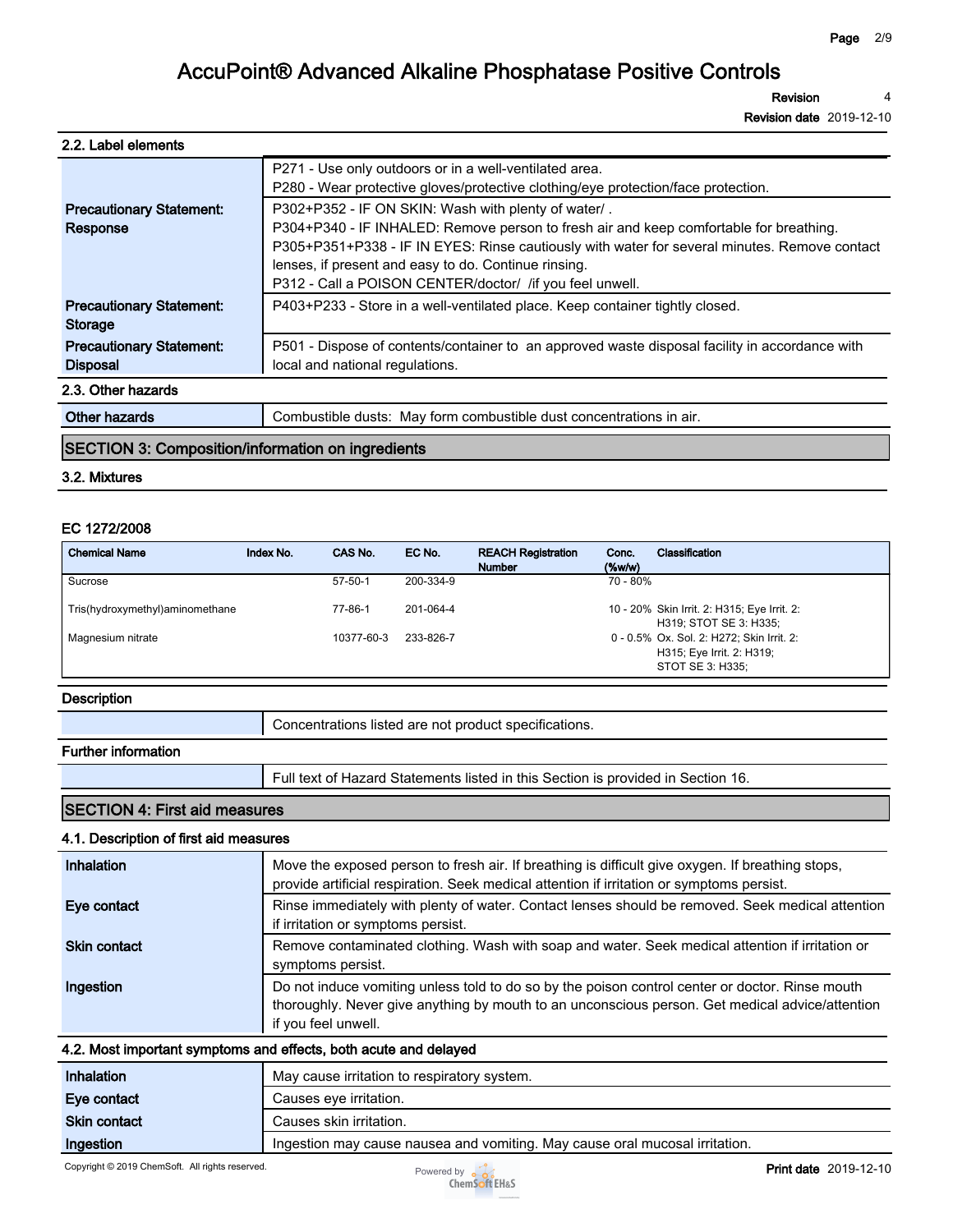**Revision 4**

**Revision date 2019-12-10**

|                                                                   | 4.3. Indication of any immediate medical attention and special treatment needed                                                                                                                                                                                                                                                                                                                                                                         |
|-------------------------------------------------------------------|---------------------------------------------------------------------------------------------------------------------------------------------------------------------------------------------------------------------------------------------------------------------------------------------------------------------------------------------------------------------------------------------------------------------------------------------------------|
|                                                                   | Remove the affected person from the source of contamination immediately. Transfer to hospital if<br>there are burns or symptoms of poisoning. Seek medical attention if irritation or symptoms persist.<br>If medical advice is needed, have product container or label at hand.                                                                                                                                                                        |
| <b>SECTION 5: Firefighting measures</b>                           |                                                                                                                                                                                                                                                                                                                                                                                                                                                         |
| 5.1. Extinguishing media                                          |                                                                                                                                                                                                                                                                                                                                                                                                                                                         |
|                                                                   | Use extinguishing media appropriate to the surrounding fire conditions.                                                                                                                                                                                                                                                                                                                                                                                 |
| 5.2. Special hazards arising from the substance or mixture        |                                                                                                                                                                                                                                                                                                                                                                                                                                                         |
|                                                                   | Irritant. Avoid raising dust. May form combustible dust/air mixture.                                                                                                                                                                                                                                                                                                                                                                                    |
| 5.3. Advice for firefighters                                      |                                                                                                                                                                                                                                                                                                                                                                                                                                                         |
|                                                                   | Do not breathe dust or vapor. Wear suitable respiratory equipment when necessary.                                                                                                                                                                                                                                                                                                                                                                       |
| <b>SECTION 6: Accidental release measures</b>                     |                                                                                                                                                                                                                                                                                                                                                                                                                                                         |
|                                                                   | 6.1. Personal precautions, protective equipment and emergency procedures                                                                                                                                                                                                                                                                                                                                                                                |
|                                                                   | Use as appropriate: Protective equipment, Protective clothing. Ensure adequate ventilation of the<br>working area. Avoid prolonged or repeated exposure.                                                                                                                                                                                                                                                                                                |
| 6.2. Environmental precautions                                    |                                                                                                                                                                                                                                                                                                                                                                                                                                                         |
|                                                                   | Prevent further spillage if safe. Clean spillage area thoroughly with plenty of water. Do not flush<br>into surface water. Do not let product contaminate subsoil.                                                                                                                                                                                                                                                                                      |
| 6.3. Methods and material for containment and cleaning up         |                                                                                                                                                                                                                                                                                                                                                                                                                                                         |
|                                                                   | Prevent further spillage if safe. Avoid formation of dust. Clean spillage area thoroughly with plenty<br>of water. Do not contaminate water by cleaning of equipment or disposal of wastes.                                                                                                                                                                                                                                                             |
| 6.4. Reference to other sections                                  |                                                                                                                                                                                                                                                                                                                                                                                                                                                         |
|                                                                   | See Section(s) 2, 8, and 13 for further information.                                                                                                                                                                                                                                                                                                                                                                                                    |
| <b>SECTION 7: Handling and storage</b>                            |                                                                                                                                                                                                                                                                                                                                                                                                                                                         |
| 7.1. Precautions for safe handling                                |                                                                                                                                                                                                                                                                                                                                                                                                                                                         |
|                                                                   | Adopt best Manual Handling considerations when handling, carrying and dispensing. Avoid contact<br>with eyes. Do not eat, drink or smoke in areas where this product is used or stored. Ensure<br>adequate ventilation of the working area. Do not contaminate water by cleaning of equipment or<br>disposal of wastes. Use as appropriate: Protective clothing.<br>Read the entire label and follow all use directions, restrictions, and precautions. |
| 7.2. Conditions for safe storage, including any incompatibilities |                                                                                                                                                                                                                                                                                                                                                                                                                                                         |
|                                                                   | Store at temperatures between 2 °C and 8 °C. Do NOT allow to freeze. Store in correctly labelled<br>containers. Keep container tightly closed. Do not contaminate water, food, or feed by storage or<br>disposal. Follow label instructions.                                                                                                                                                                                                            |
| 7.3. Specific end use(s)                                          |                                                                                                                                                                                                                                                                                                                                                                                                                                                         |
|                                                                   | See Section(s) 1.2 for further information.                                                                                                                                                                                                                                                                                                                                                                                                             |
| <b>SECTION 8: Exposure controls/personal protection</b>           |                                                                                                                                                                                                                                                                                                                                                                                                                                                         |
| 8.1. Control parameters                                           |                                                                                                                                                                                                                                                                                                                                                                                                                                                         |
|                                                                   |                                                                                                                                                                                                                                                                                                                                                                                                                                                         |

#### **Exposure Limit Values**

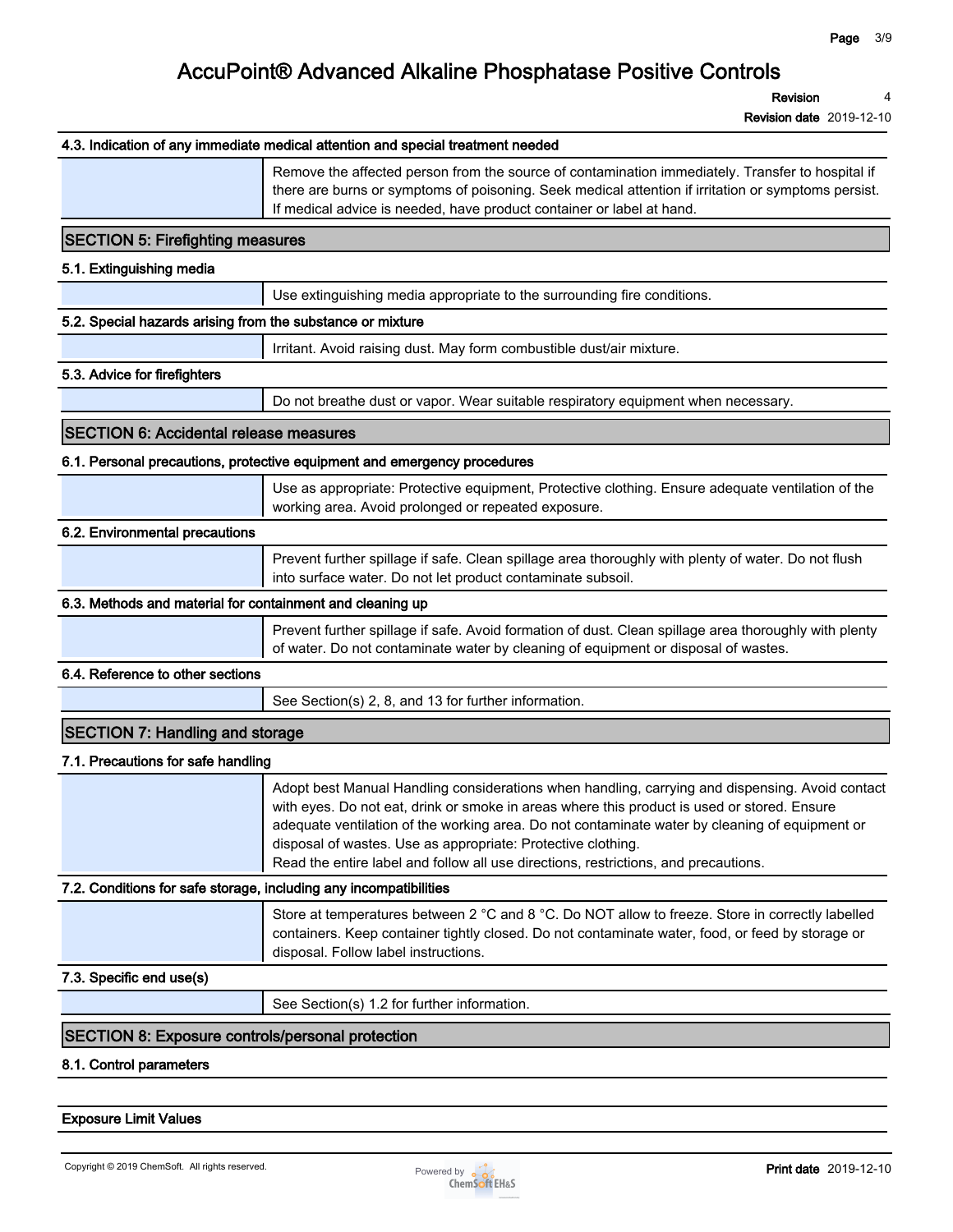**Revision 4**

**Revision date 2019-12-10**

| <b>Exposure Limit Values</b> |                                    |                            |  |
|------------------------------|------------------------------------|----------------------------|--|
| Sucrose                      | ACGIH TLV TWA: $10 \text{ mg/m}^3$ | <b>ACGIH TLV STEL: -</b>   |  |
|                              | <b>Notations: A4</b>               | OSHA PEL 8hr TWA ppm: -    |  |
|                              | <b>OSHA PEL 8hr TWA mg m3: 15</b>  | <b>Skin Designation: -</b> |  |
|                              | NIOSH REL 10hr TWA ppm:            | NIOSH REL 10hr TWA mg m3:  |  |
|                              | NIOSH REL 15 min ST ppm:           | NIOSH REL 15 min ST mg m3: |  |

#### **8.2. Exposure controls**

| Appropriate engineering<br>controls         | Ensure adequate ventilation of the working area.                                                                                                                                                                    |
|---------------------------------------------|---------------------------------------------------------------------------------------------------------------------------------------------------------------------------------------------------------------------|
| Individual protection measures              | Use as appropriate: Protective equipment.                                                                                                                                                                           |
| Eye / face protection                       | Wear eye/face protection.                                                                                                                                                                                           |
| <b>Skin protection - Hand</b><br>protection | Wear suitable gloves. Wash the outside of gloves before removing them. Wash hands thoroughly<br>with soap and water after handling and before eating, drinking, chewing gum, using tobacco, or<br>using the toilet. |
| <b>Skin protection - Other</b>              | Use as appropriate: Protective clothing.                                                                                                                                                                            |
| <b>Respiratory protection</b>               | In case of insufficient ventilation, wear suitable respiratory equipment.                                                                                                                                           |
| Occupational exposure<br>controls           | Exposure above the recommended occupational exposure limit (OEL) may cause adverse health<br>effects. Protect clothing from contact with the product. Provide chemical shower. Provide eye wash<br>station.         |

### **SECTION 9: Physical and chemical properties**

#### **9.1. Information on basic physical and chemical properties**

|                                               | State   Powder                          |
|-----------------------------------------------|-----------------------------------------|
|                                               | <b>Color</b> White                      |
|                                               | Odor   Odorless/Slight                  |
|                                               | <b>Odor threshold</b> No data available |
|                                               | pH   No data available                  |
|                                               | Melting point   No data available       |
|                                               | Freezing Point   No data available      |
|                                               | <b>Boiling point</b> Not applicable.    |
|                                               | Flash point   No data available         |
|                                               | Evaporation rate   No data available    |
| Flammability limits No data available         |                                         |
|                                               | Vapor pressure No data available        |
|                                               | Vapor density No data available         |
|                                               | Relative density   No data available    |
| Partition coefficient   No data available     |                                         |
|                                               | Viscosity   Not applicable.             |
| <b>Explosive properties</b> No data available |                                         |
| Oxidizing properties No data available        |                                         |
| Autoignition temperature   No data available  |                                         |
| Solubility                                    | Soluble in water                        |

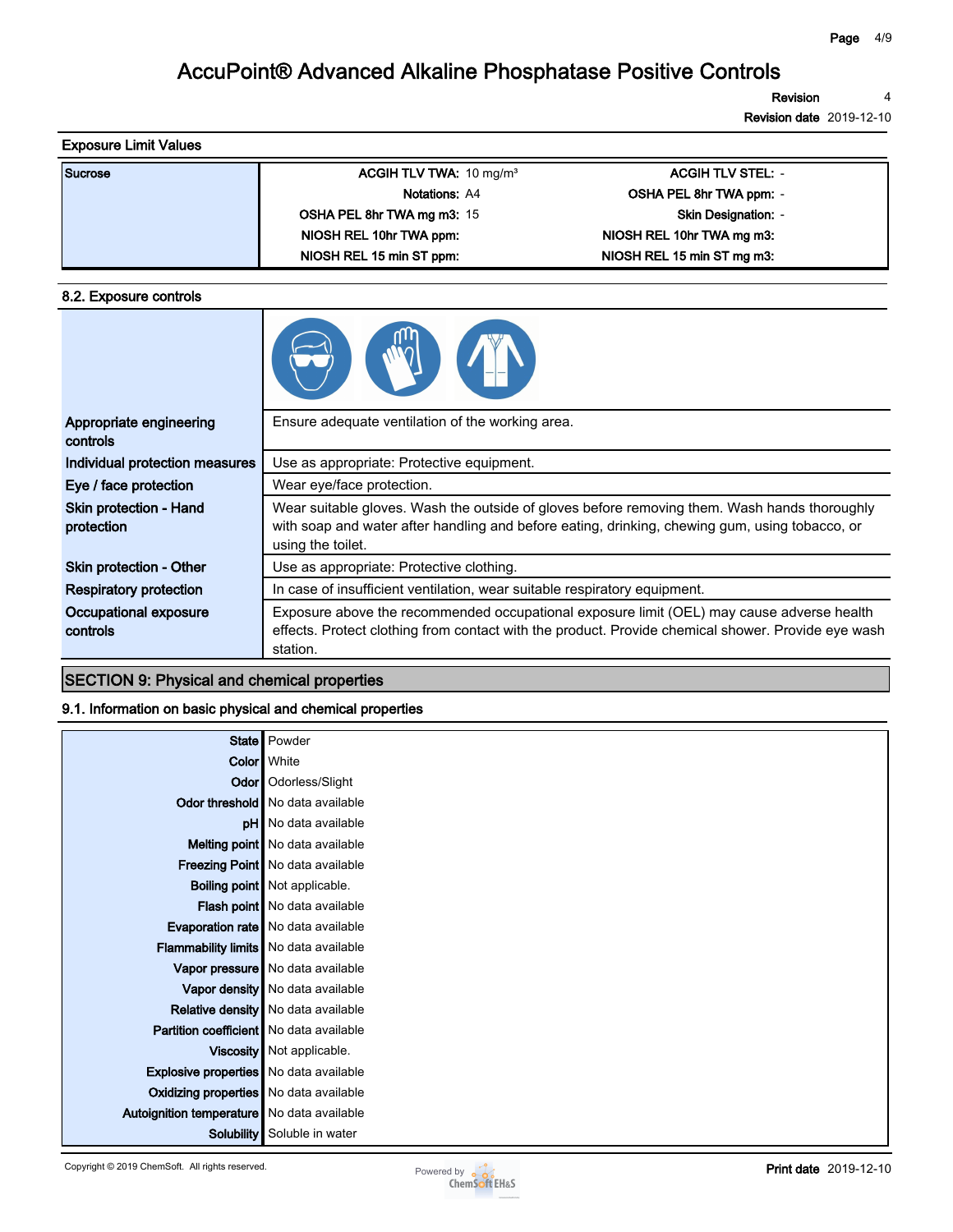**Revision 4**

| 9.2. Other information                                |                                                                                                                                                                                                                                                                                                                                                                                                              |
|-------------------------------------------------------|--------------------------------------------------------------------------------------------------------------------------------------------------------------------------------------------------------------------------------------------------------------------------------------------------------------------------------------------------------------------------------------------------------------|
| VOC (Volatile organic   Not applicable.<br>compounds) |                                                                                                                                                                                                                                                                                                                                                                                                              |
| <b>SECTION 10: Stability and reactivity</b>           |                                                                                                                                                                                                                                                                                                                                                                                                              |
| 10.1. Reactivity                                      |                                                                                                                                                                                                                                                                                                                                                                                                              |
|                                                       | Stable under normal conditions.                                                                                                                                                                                                                                                                                                                                                                              |
| 10.2. Chemical stability                              |                                                                                                                                                                                                                                                                                                                                                                                                              |
|                                                       | Stable under normal conditions.                                                                                                                                                                                                                                                                                                                                                                              |
| 10.3. Possibility of hazardous reactions              |                                                                                                                                                                                                                                                                                                                                                                                                              |
|                                                       | Under the specified conditions, hazardous reactions that lead to excessive temperatures or<br>pressure are not expected.                                                                                                                                                                                                                                                                                     |
| 10.4. Conditions to avoid                             |                                                                                                                                                                                                                                                                                                                                                                                                              |
|                                                       | Keep away from extreme temperatures, Moisture. Do NOT allow to freeze.                                                                                                                                                                                                                                                                                                                                       |
| 10.5. Incompatible materials                          |                                                                                                                                                                                                                                                                                                                                                                                                              |
|                                                       | No data available.                                                                                                                                                                                                                                                                                                                                                                                           |
| 10.6. Hazardous decomposition products                |                                                                                                                                                                                                                                                                                                                                                                                                              |
|                                                       | Carbon oxides.                                                                                                                                                                                                                                                                                                                                                                                               |
| <b>SECTION 11: Toxicological information</b>          |                                                                                                                                                                                                                                                                                                                                                                                                              |
| 11.1. Information on toxicological effects            |                                                                                                                                                                                                                                                                                                                                                                                                              |
| <b>Acute toxicity</b>                                 | Based on available data, the classification criteria are not met. However, this product does contain<br>substance(s) that are classified as hazardous. For more information, see Section 3.                                                                                                                                                                                                                  |
| Skin corrosion/irritation                             | Causes skin irritation.                                                                                                                                                                                                                                                                                                                                                                                      |
| Serious eye damage/irritation                         | Causes serious eye irritation.                                                                                                                                                                                                                                                                                                                                                                               |
| Respiratory or skin<br>sensitization                  | May cause allergic reactions in susceptible people.                                                                                                                                                                                                                                                                                                                                                          |
| Germ cell mutagenicity                                | No mutagenic effects reported.                                                                                                                                                                                                                                                                                                                                                                               |
| Carcinogenicity                                       | Not found to be a potential carcinogen in the International Agency for Research on Cancer (IARC)<br>Monographs, Volumes 1-123.<br>Not listed in the National Toxicology Program (NTP) 14th Report on Carcinogens.<br>Not listed in the American Conference of Governmental Industrial Hygienists (ACGIH) Guide to<br>Occupational Exposure Values.<br>Not listed in the OSHA standard 1910.1003 Carcinogens. |
| <b>Reproductive toxicity</b>                          | No teratogenic effects reported.                                                                                                                                                                                                                                                                                                                                                                             |
| STOT-single exposure                                  | May cause allergy or asthma symptoms or breathing difficulties if inhaled.                                                                                                                                                                                                                                                                                                                                   |
| STOT-repeated exposure                                | No Significant Hazard.                                                                                                                                                                                                                                                                                                                                                                                       |
| Aspiration hazard                                     | No Significant Hazard.                                                                                                                                                                                                                                                                                                                                                                                       |
| Repeated or prolonged<br>exposure                     | Avoid prolonged or repeated exposure. Exposure above the recommended occupational exposure<br>limit (OEL) may cause adverse health effects. Delayed appearance of the complaints and<br>development of hypersensitivity (difficult breathing, coughing, asthma) are possible.                                                                                                                                |
| 11.1.2. Mixtures                                      |                                                                                                                                                                                                                                                                                                                                                                                                              |
|                                                       | See Section(s) 3 for further information.                                                                                                                                                                                                                                                                                                                                                                    |
| 11.1.3. Hazard Information                            |                                                                                                                                                                                                                                                                                                                                                                                                              |
|                                                       |                                                                                                                                                                                                                                                                                                                                                                                                              |

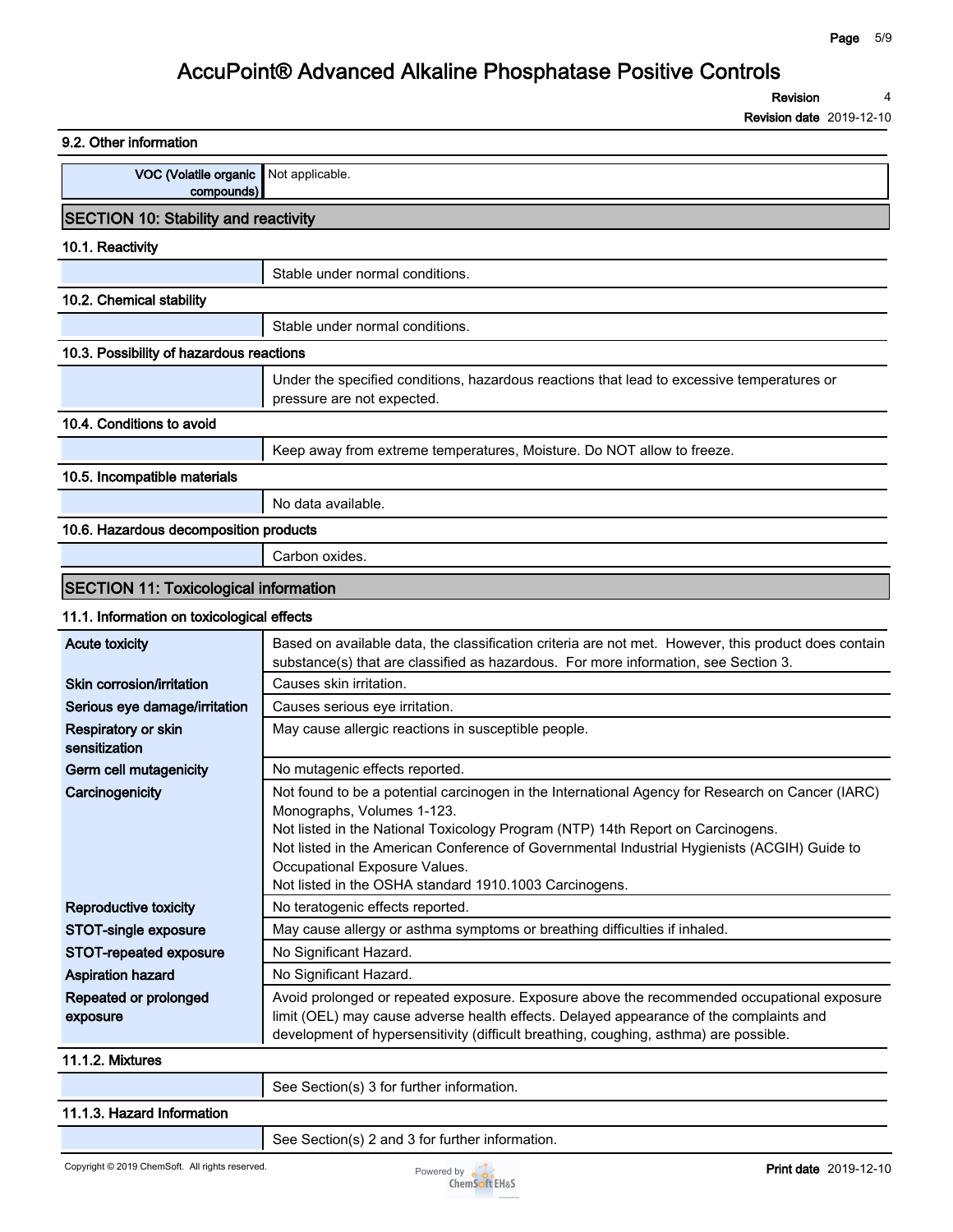**Revision 4**

| 11.1.4. Toxicological information                |                                                                                                                                              |
|--------------------------------------------------|----------------------------------------------------------------------------------------------------------------------------------------------|
|                                                  | No data available                                                                                                                            |
| 11.1.5. Hazard Class                             |                                                                                                                                              |
|                                                  | See Section(s) 2 and 14 for further information.                                                                                             |
| 11.1.6. Classification Criteria                  |                                                                                                                                              |
|                                                  | Based on the Globally Harmonized System (GHS) considerations for the classification of mixtures.<br>See Section 15 for regulatory citations. |
| 11.1.7. Information on likely routes of exposure |                                                                                                                                              |
|                                                  | Eye contact. Ingestion. Inhalation. Skin contact.                                                                                            |
|                                                  | 11.1.8. Symptoms related to the physical, chemical and toxicological characteristics                                                         |
|                                                  | See Section(s) 4.2 for further information.                                                                                                  |
|                                                  | 11.1.9. Delayed and immediate effects as well as chronic effects from short and long-term exposure                                           |
|                                                  | See Section(s) 4.2 for further information.                                                                                                  |
| 11.1.10. Interactive effects                     |                                                                                                                                              |
|                                                  | No data available.                                                                                                                           |
| 11.1.11. Absence of specific data                |                                                                                                                                              |
|                                                  | <1% of this mixture consists of ingredients of unknown acute toxicity.                                                                       |
| 11.1.12. Mixture versus substance information    |                                                                                                                                              |
|                                                  | See Section(s) 3 for further information.                                                                                                    |
| 11.1.13. Other information                       |                                                                                                                                              |
|                                                  | Caution - substance not yet fully tested.                                                                                                    |
| <b>SECTION 12: Ecological information</b>        |                                                                                                                                              |
| 12.1. Toxicity                                   |                                                                                                                                              |
|                                                  | No data available                                                                                                                            |
| 12.2. Persistence and degradability              |                                                                                                                                              |
|                                                  | No data is available on this product.                                                                                                        |
| 12.3. Bioaccumulative potential                  |                                                                                                                                              |
|                                                  |                                                                                                                                              |
|                                                  | No data is available on this product.                                                                                                        |
| <b>Partition coefficient</b>                     |                                                                                                                                              |
|                                                  | AccuPoint® Advanced Alkaline No data available<br><b>Sucrose</b> No data available<br><b>Phosphatase Positive Controls</b>                   |
| 12.4. Mobility in soil                           |                                                                                                                                              |
|                                                  | No data is available on this product.                                                                                                        |
| 12.5. Results of PBT and vPvB assessment         |                                                                                                                                              |
|                                                  | No data is available on this product.                                                                                                        |
| 12.6. Other adverse effects                      |                                                                                                                                              |
|                                                  | Caution - substance not yet fully tested.                                                                                                    |
|                                                  |                                                                                                                                              |

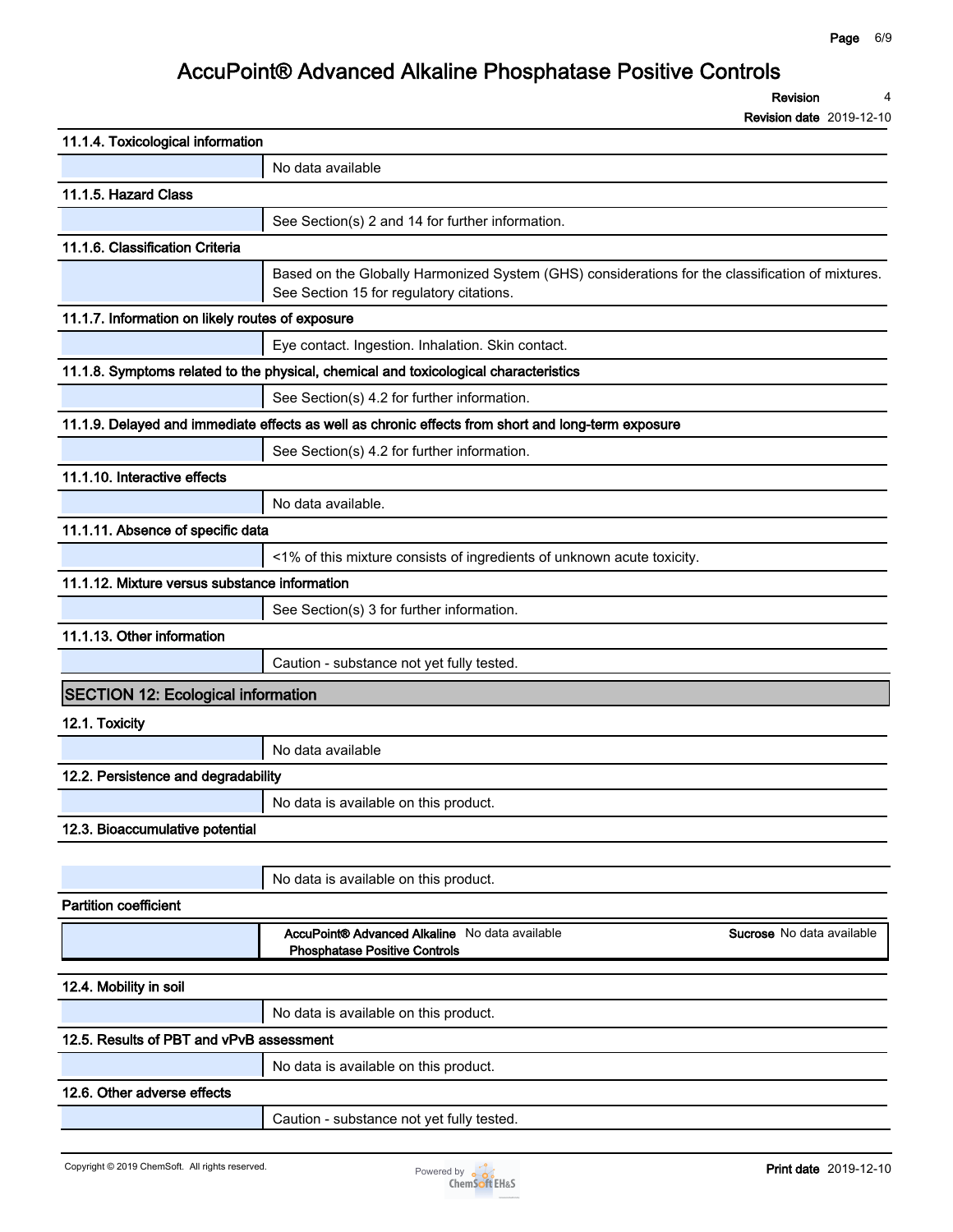**Revision 4**

**Revision date 2019-12-10**

| <b>SECTION 13: Disposal considerations</b>      |                                                                                                                                                                                                                                                                                                                   |
|-------------------------------------------------|-------------------------------------------------------------------------------------------------------------------------------------------------------------------------------------------------------------------------------------------------------------------------------------------------------------------|
| 13.1. Waste treatment methods                   |                                                                                                                                                                                                                                                                                                                   |
|                                                 | Follow label instructions. Dispose of in compliance with all local and national regulations.                                                                                                                                                                                                                      |
| <b>Disposal methods</b>                         |                                                                                                                                                                                                                                                                                                                   |
|                                                 | Do not contaminate water by cleaning of equipment or disposal of wastes. Do not flush into surface<br>water. Dispose of in compliance with all local and national regulations.                                                                                                                                    |
| <b>Disposal of packaging</b>                    |                                                                                                                                                                                                                                                                                                                   |
|                                                 | Nonrefillable container. Do not reuse or refill this container.<br>If empty: Do not reuse this container. Place in trash or offer for recycling, if available.<br>If partly filled: Call your local solid waste agency for disposal instructions. Never place unused<br>product down any indoor or outdoor drain. |
| <b>SECTION 14: Transport information</b>        |                                                                                                                                                                                                                                                                                                                   |
| 14.1. UN number                                 |                                                                                                                                                                                                                                                                                                                   |
|                                                 | The product is not classified as dangerous for carriage.                                                                                                                                                                                                                                                          |
| 14.2. UN proper shipping name                   |                                                                                                                                                                                                                                                                                                                   |
|                                                 | The product is not classified as dangerous for carriage.                                                                                                                                                                                                                                                          |
| 14.3. Transport hazard class(es)                |                                                                                                                                                                                                                                                                                                                   |
|                                                 | The product is not classified as dangerous for carriage.                                                                                                                                                                                                                                                          |
| 14.4. Packing group                             |                                                                                                                                                                                                                                                                                                                   |
|                                                 | The product is not classified as dangerous for carriage.                                                                                                                                                                                                                                                          |
| 14.5. Environmental hazards                     |                                                                                                                                                                                                                                                                                                                   |
|                                                 | The product is not classified as dangerous for carriage.                                                                                                                                                                                                                                                          |
| 14.6. Special precautions for user              |                                                                                                                                                                                                                                                                                                                   |
|                                                 | The product is not classified as dangerous for carriage.                                                                                                                                                                                                                                                          |
|                                                 | 14.7. Transport in bulk according to Annex II of MARPOL 73/78 and the IBC Code                                                                                                                                                                                                                                    |
|                                                 | The product is not classified as dangerous for carriage.                                                                                                                                                                                                                                                          |
| <b>SECTION 15: Regulatory information</b>       |                                                                                                                                                                                                                                                                                                                   |
|                                                 | 15.1. Safety, health and environmental regulations/legislation specific for the substance or mixture                                                                                                                                                                                                              |
| <b>Regulations</b>                              | Hazard Communication Standard: 29 Code of Federal Regulations 1910.1200: Occupational<br>Safety and Health Standards: Z: Toxic and Hazardous Substances: Hazard Communication.                                                                                                                                    |
| Chemical<br>Inventories/Right-to-Know<br>Lists: | --International--.<br>Basel Convention (Hazardous Waste): Not applicable.<br>Chemical Weapons Convention (OPCW): This material contains no reportable components.<br>Kyoto Protocol Greenhouse Gases: This material contains no reportable components.                                                            |



**Montreal Protocol: This material contains no reportable components.**

**The Rotterdam Convention: This material contains no reportable components. The Stockholm Convention: This material contains no reportable components.**

**Catalog of Hazardous Chemicals (China): [2309, Magnesium nitrate, CAS No. 10377-60-3]. Regulation of Minister of Trade of the Republic of Indonesia, Number 75, Year 2014, regarding The** 

**Mercosur Agreement: Applicable.**

**--Asia and the ASEAN Nations--.**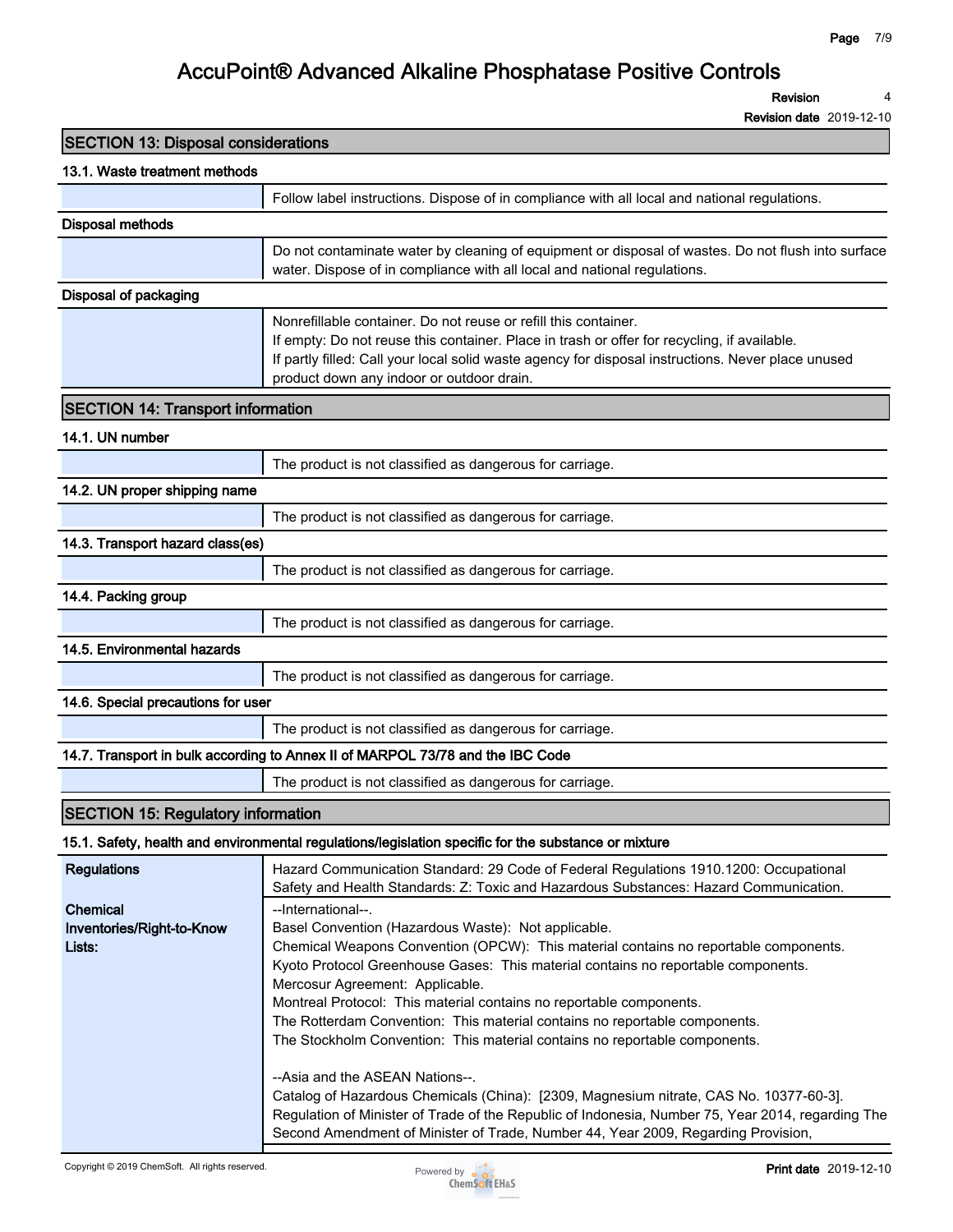**Revision 4**

**Revision date 2019-12-10**

| 15.1. Safety, health and environmental regulations/legislation specific for the substance or mixture                                                    |
|---------------------------------------------------------------------------------------------------------------------------------------------------------|
| Distribution, and Control of Hazardous Substances: This material contains no reportable                                                                 |
| components.                                                                                                                                             |
| Chemical Substances Control Law (Japan): Water Pollution Control Law:, [Magnesium nitrate                                                               |
| (nitrate compounds), CAS No. 10377-60-3].                                                                                                               |
| Industrial Safety and Health Act, Dangerous Substances (Japan): Oxidizing, [Magnesium nitrate                                                           |
| (nitrate compounds), CAS No. 10377-60-3].                                                                                                               |
| Poisonous and Deleterious Substances Act (Japan): This material contains no reportable                                                                  |
| components.                                                                                                                                             |
| Chemical Substances Subject to Permission (Korea): This material contains no reportable                                                                 |
| components.                                                                                                                                             |
| Restricted or Prohibited Substances (Korea): This material contains no reportable components.                                                           |
| Use and Standards of Exposure of Chemicals Hazardous to Health (USECHH), Regulation 2000                                                                |
| (Malaysia): This material contains no reportable components.<br>Philippine Inventory of Chemicals and Chemical Substances (PICCS): Toxic Substances and |
| Hazardous and Nuclear Wastes Control Act (RA6969):, [Magnesium nitrate, CAS No. 10377-60-3].                                                            |
| Taiwan Toxic and Concerned Chemical Substances Control Act (TCCSCA): This material contains                                                             |
| no reportable components.                                                                                                                               |
| Hazardous Substances Act (Thailand): This material contains no reportable components.                                                                   |
| Law on Chemicals (Vietnam): Annex I, Appendix VII, [Magnesium nitrate, CAS No. 10377-60-3].                                                             |
|                                                                                                                                                         |
| --Australia and New Zealand--.                                                                                                                          |
| Australian Dangerous Goods Code: Not applicable.                                                                                                        |
| Australian Inventory of Chemical Substances (AICS): All ingredients listed or exempt.                                                                   |
| New Zealand Inventory of Chemicals (NZIoC): All ingredients listed or exempt.                                                                           |
|                                                                                                                                                         |
| --European Union (EU) and the United Kingdom (UK)--.                                                                                                    |
| Authorization List (Annex XIV of REACH): All ingredients listed or exempt.                                                                              |
| Annex XVII for REACH: This material contains no reportable components.                                                                                  |
| Article 95 of the Biocidal Products Regulation (BPR): Not applicable.                                                                                   |
|                                                                                                                                                         |
| --North America--.                                                                                                                                      |
| Domestic/Non-Domestic Substances Lists (DSL/NDSL): All ingredients listed or exempt.                                                                    |
| Toxic Substances Control Act (TSCA): All ingredients listed or exempt.                                                                                  |
| Massachusetts Right-to-Know Hazardous Substance List: This material contains no reportable                                                              |
| components.                                                                                                                                             |
| New Jersey Worker and Community Right to Know Act: This material contains no reportable                                                                 |
| components.                                                                                                                                             |
| Pennsylvania Right to Know Law: A-D-Glucopyranoside, β-D-Fructofuranosyl (dust).                                                                        |
| Rhode Island Right-to-Know General Law: Sucrose (dust).                                                                                                 |
| California Prop 65: This material contains no reportable components.                                                                                    |
|                                                                                                                                                         |

#### **Inventories**

| Ingredient                          | TSCA | МA | <b>SARA313</b> | <b>CALPROP65</b> | <b>CWA307</b> | <b>CAA112</b> | <b>CWA311</b> | <b>SARA302</b> | <b>SARA304</b> |
|-------------------------------------|------|----|----------------|------------------|---------------|---------------|---------------|----------------|----------------|
| Sucrose (.alpha.-D-Glucopyranoside, |      |    |                |                  |               |               |               |                |                |
| .beta.-D-fructofuranosyl)           |      |    |                |                  |               |               |               |                |                |

### **SECTION 16: Other information**

### **Other information**

| <b>Revision</b>                                 | This document differs from the previous version in the following areas:<br>1 - Description.<br>1 - Product Use. |                              |
|-------------------------------------------------|-----------------------------------------------------------------------------------------------------------------|------------------------------|
| Copyright © 2019 ChemSoft. All rights reserved. | Powered by $\sim$<br>ChemSoft EH&S                                                                              | <b>Print date</b> 2019-12-10 |